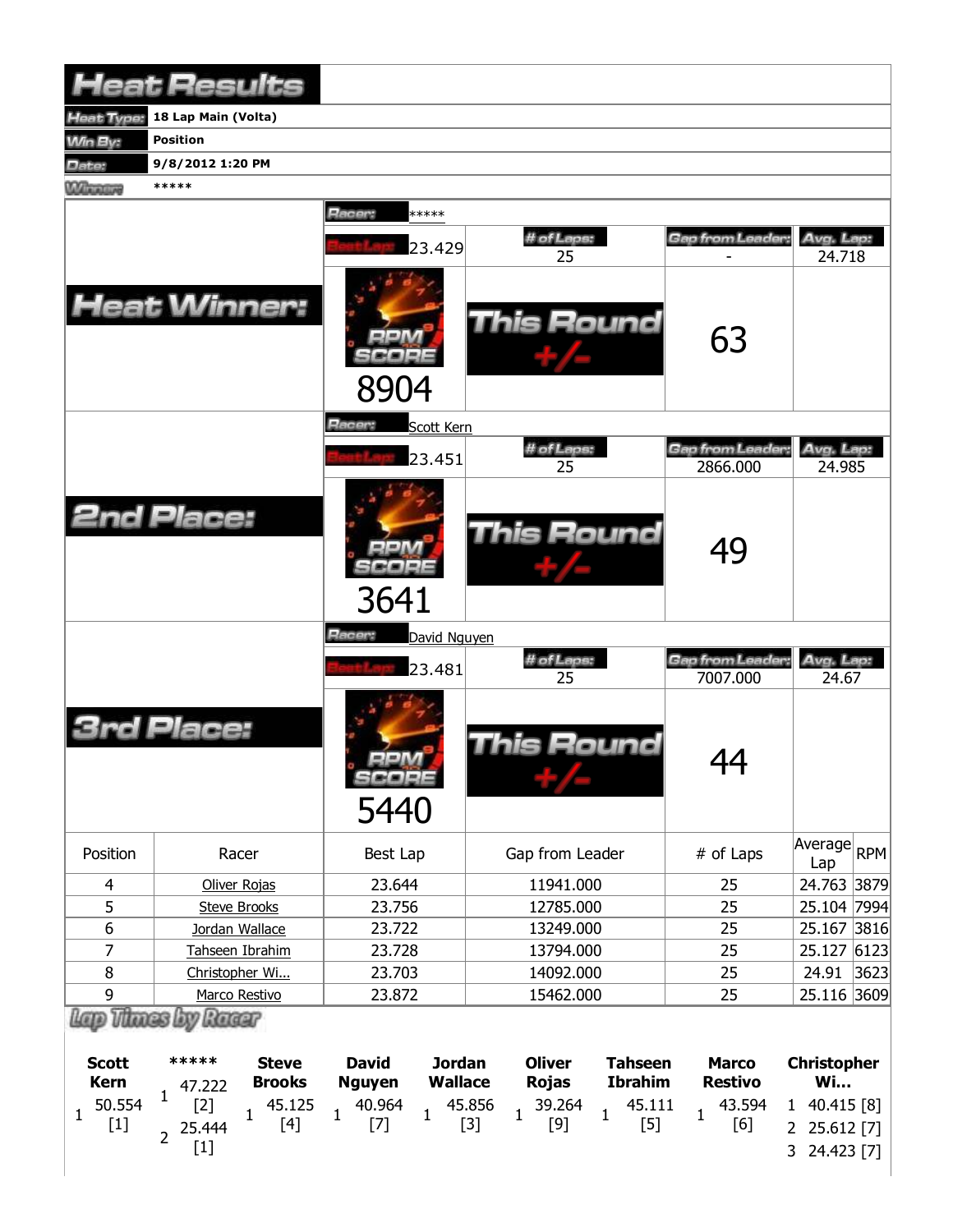|                | <b>Scott</b><br>Kern | *****                             | <b>Steve</b><br><b>Brooks</b> | <b>David</b><br><b>Nguyen</b> |                                   | <b>Jordan</b><br><b>Wallace</b>                                                                                            | <b>Oliver</b><br>Rojas                                                                                                                                                                                                |                 | <b>Tahseen</b><br><b>Ibrahim</b>                                                                                                                                                                                                                                                                                                                                                                                                                                                                                 |                | <b>Marco</b><br><b>Restivo</b> |                                    |
|----------------|----------------------|-----------------------------------|-------------------------------|-------------------------------|-----------------------------------|----------------------------------------------------------------------------------------------------------------------------|-----------------------------------------------------------------------------------------------------------------------------------------------------------------------------------------------------------------------|-----------------|------------------------------------------------------------------------------------------------------------------------------------------------------------------------------------------------------------------------------------------------------------------------------------------------------------------------------------------------------------------------------------------------------------------------------------------------------------------------------------------------------------------|----------------|--------------------------------|------------------------------------|
| $\overline{2}$ | 26.263<br>$[2]$      | 24.034<br>3                       | 25.662<br>2<br>$[4]$          |                               | 25.461<br>$\overline{2}$<br>[6]   | 25.565<br>$[3]$                                                                                                            | 26.328<br>$\overline{2}$<br>$[9]$                                                                                                                                                                                     | $\overline{2}$  | 25.587<br>$[5]$                                                                                                                                                                                                                                                                                                                                                                                                                                                                                                  | $\overline{2}$ | 26.425<br>[8]                  |                                    |
| 3              | 24.093<br>$[2]$      | $[1]$<br>24.028<br>$[1]$          | 24.46<br>3<br>[4]             |                               | 24.364<br>$\overline{3}$<br>[6]   | 24.161<br>$[3]$                                                                                                            | 3 24.122<br>[9]                                                                                                                                                                                                       | 3               | 24.359<br>$[5]$                                                                                                                                                                                                                                                                                                                                                                                                                                                                                                  | $\overline{3}$ | 24.592<br>[8]                  |                                    |
|                | 24.164<br>$[2]$      | 23.95<br>5                        | 24.01<br>$[4]$                |                               | 24.659<br>4<br>[6]                | 24.306<br>$[3]$                                                                                                            | 24.431<br>4<br>[8]                                                                                                                                                                                                    | 4               | 24.429<br>$[5]$                                                                                                                                                                                                                                                                                                                                                                                                                                                                                                  | 4              | 25.027<br>$[9]$                |                                    |
| 5              | 24.013<br>$[2]$      | $[1]$<br>23.795<br>6              | 24.178<br>5<br>[4]            | 5                             | 23.906<br>5 <sup>1</sup><br>[6]   | 23.971<br>$[3]$                                                                                                            | $5^{24.013}$<br>[8]                                                                                                                                                                                                   | 5               | 24.209<br>$[5]$                                                                                                                                                                                                                                                                                                                                                                                                                                                                                                  | 5              | 24.743<br>$[9]$                |                                    |
| 6              | 23.795<br>$[2]$      | $[1]$<br>24.032<br>$\overline{7}$ | 23.961<br>6<br>[4]            | 6                             | 24.097<br>6<br>[6]                | 23.929<br>$[3]$                                                                                                            | 24.256<br>6<br>[8]                                                                                                                                                                                                    | 6               | 24.299<br>$[5]$                                                                                                                                                                                                                                                                                                                                                                                                                                                                                                  | 6              | 24.349<br>$[9]$                |                                    |
| 7              | 23.883<br>$[2]$      | $[1]$<br>23.952<br>8              | 24.019<br>7<br>[4]            |                               | 23.754<br>$\overline{7}$<br>$[5]$ | 24.028<br>$[3]$                                                                                                            | 7 24.053<br>$[7]$                                                                                                                                                                                                     | $\overline{7}$  | 24.509<br>[6]                                                                                                                                                                                                                                                                                                                                                                                                                                                                                                    | $\overline{7}$ | 24.227<br>$[9]$                | <b>Christopher</b><br><b>Wi</b>    |
| 8              | 23.894<br>$[2]$      | $[1]$<br>23.908<br>q              | 23.841<br>8<br>$[4]$          | 8                             | 23.75<br>8<br>$[5]$               | 24.008<br>$[3]$                                                                                                            | 23.964<br>8<br>$[7]$                                                                                                                                                                                                  | 8               | 24.196<br>[6]                                                                                                                                                                                                                                                                                                                                                                                                                                                                                                    | 8              | 24.138<br>$[9]$                | 24.48 [7]<br>4<br>24.254 [7]<br>5. |
| 9              | 23.854<br>$[2]$      | $[1]$<br>23.674<br>10             | 23.867<br>9<br>[4]            | q                             | 23.542<br>9<br>$[5]$              | 23.948<br>$[3]$                                                                                                            | 9 23.666<br>$^{[7]}$                                                                                                                                                                                                  | 9               | 23.909<br>[6]                                                                                                                                                                                                                                                                                                                                                                                                                                                                                                    | $\mathsf{q}$   | 24.368<br>$[9]$                | 24.425 [7]<br>6.                   |
| 10             | 23.903<br>$[2]$      | $[1]$<br>23.751<br>11             | 23.834<br>10<br>$[4]$         | 10                            | 23.588<br>10<br>$[5]$             | 23.846<br>$[3]$                                                                                                            | 10 23.644<br>$[7]$                                                                                                                                                                                                    | 10              | 23.792<br>[6]                                                                                                                                                                                                                                                                                                                                                                                                                                                                                                    | 10             | 24.08<br>$[9]$                 | 24.435 [8]<br>24.587 [8]           |
| 11             | 23.63<br>$[2]$       | $[1]$<br>23.681<br>12             | 24.611<br>11<br>$[5]$         | $11\,$                        | 23.665<br>11<br>[4]               | 23.809<br>$[3]$                                                                                                            | 23.765<br>11<br>$[7]$                                                                                                                                                                                                 | 11              | 23.773<br>[6]                                                                                                                                                                                                                                                                                                                                                                                                                                                                                                    | 11             | 24.302<br>$[9]$                | 9 24.228 [8]<br>10 24.043 [8]      |
| 12             | 23.678<br>$[2]$      | $[1]$<br>23.581<br>13             | 23.756<br>12<br>$[5]$         | 12                            | 23.578<br>12<br>[4]               | 23.877<br>$[3]$                                                                                                            | 12 23.713<br>$[7]$                                                                                                                                                                                                    | 12              | 23.728<br>[6]                                                                                                                                                                                                                                                                                                                                                                                                                                                                                                    | 12             | 24.326<br>$[9]$                | 11 23.703 [8]<br>12 23.99 [8]      |
| 13             | 23.765<br>$[2]$      | $[1]$<br>23.821<br>14             | 24.847<br>13<br>$[5]$         | 13 25.465                     | $[4]$                             | 13 25.168<br>$[3]$                                                                                                         | 13 23.942<br>$[7]$                                                                                                                                                                                                    | 13              | 24.358<br>[6]                                                                                                                                                                                                                                                                                                                                                                                                                                                                                                    | 13             | 24.283<br>$[9]$                | 13 23.833 [8]<br>14 23.96 [8]      |
| 14             | 23.609<br>$[2]$      | $[1]$<br>23.617<br>15             | 23.854<br>14<br>$[5]$         | 14 23.876                     | 14<br>$[3]$                       | 24.41<br>$[4]$                                                                                                             | 14 24.074<br>$[7]$                                                                                                                                                                                                    | 14              | 23.874<br>[6]                                                                                                                                                                                                                                                                                                                                                                                                                                                                                                    | 14             | 24.293<br>$[9]$                | 15 24.144 [8]<br>16 24.103 [8]     |
|                | 15 23.648<br>$[2]$   | $[1]$<br>23.549<br>16             | 15 24.399<br>$[5]$            | 15 24.029                     | 15<br>$[3]$                       | 24.227<br>[4]                                                                                                              | 15 24.682<br>$[7]$                                                                                                                                                                                                    | 15 <sup>1</sup> | 24.904<br>[6]                                                                                                                                                                                                                                                                                                                                                                                                                                                                                                    |                | 15 24.081<br>$[9]$             | 17 24.256 [8]<br>18 24.031 [8]     |
| 16             | 23.533<br>$[2]$      | $[1]$<br><sub>17</sub> 23.675     | 24.492<br>16<br>$[5]$         | 16                            | 24.608<br>16<br>$[3]$             | 24.581<br>$[4]$                                                                                                            | 23.839<br>16 <sup>1</sup><br>[6]                                                                                                                                                                                      | 16              | 24.625<br>$[7]$                                                                                                                                                                                                                                                                                                                                                                                                                                                                                                  | 16             | 24.231<br>$[9]$                | 19 24.102 [8]                      |
|                | 17 23.578<br>$[2]$   | $[1]$                             | 18 23.471 17 24.507           |                               | $[3]$                             | $17\begin{array}{l}\n 24.094 \\ \hline\n 17\end{array}$ $17\begin{array}{l}\n 25.479 \\ \hline\n 161\n \end{array}$<br>[6] | 17 24.184 17 24.487 17 24.316<br>$[5]$                                                                                                                                                                                |                 | $[7]$                                                                                                                                                                                                                                                                                                                                                                                                                                                                                                            |                | $[9]$                          | 20 24.137 [8]<br>21 23.997 [8]     |
| 18             | 23.806<br>$[2]$      | $[1]$<br>19 23.594                | 24.051<br>18<br>[4]           | 18 23.996                     | $[3]$                             | 18 24.102<br>[6]                                                                                                           | 18 24.088<br>$[5]$                                                                                                                                                                                                    |                 | 18 24.225<br>$[7]$                                                                                                                                                                                                                                                                                                                                                                                                                                                                                               | 18             | 24.169<br>$[9]$                | 22 24.712 [8]<br>23 24.16 [8]      |
| 19             | 23.476<br>$[2]$      | $[1]$<br>23.441<br>20             | 19 24.001<br>[4]              | 19 23.625                     | $[3]$                             | 19 24.038<br>[6]                                                                                                           | 23.99<br>19<br>$[5]$                                                                                                                                                                                                  | 19              | 23.977<br>$[7]$                                                                                                                                                                                                                                                                                                                                                                                                                                                                                                  | 19             | 24.172<br>$[9]$                | 24 24.712 [8]<br>25 23.998 [8]     |
| 20             | 23.451<br>$[2]$      | $[1]$<br>23.659<br>21             | 24.449<br>20<br>$[4]$         | 20                            | 23.61<br>$[3]$                    | 20 24.469<br>[6]                                                                                                           | 24.446<br>20<br>$[5]$                                                                                                                                                                                                 | 20              | 24.256<br>$[7]$                                                                                                                                                                                                                                                                                                                                                                                                                                                                                                  | 20             | 24.137<br>$[9]$                |                                    |
|                | 21 26.031<br>$[2]$   | $[1]$<br>23.593<br>22             | 23.886<br>21<br>[4]           | 21                            | 23.67<br>$[3]$                    | 21 23.722<br>[6]                                                                                                           | 21 23.902<br>$[5] % \includegraphics[width=0.9\columnwidth]{figures/fig_10.pdf} \caption{The figure shows the number of times, and the number of times, and the number of times, respectively.} \label{fig:fig:time}$ | 21              | 23.967<br>$[7] \centering% \includegraphics[width=1\textwidth]{images/TransY.pdf} \caption{The first two different values of $d=3$ and $d=4$ (left) and $d=5$ (right) and $d=6$ (right) and $d=6$ (right) and $d=6$ (right) and $d=6$ (right) and $d=6$ (right) and $d=6$ (right) and $d=6$ (right) and $d=6$ (right) and $d=6$ (right) and $d=6$ (right) and $d=6$ (right) and $d=6$ (right) and $d=6$ (right) and $d=6$ (right) and $d=6$ (right) and $d=6$ (right) and $d=6$ (right) and $d=6$ (right) and $$ | 21             | 24.013<br>$[9]$                |                                    |
| 22             | 23.503<br>$[2]$      | $[1]$<br>23.53<br>23              | 24.417<br>22<br>[4]           | 22                            | 23.726<br>22<br>$[3]$             | 24.36<br>[6]                                                                                                               | 22 24.539<br>$[5]$                                                                                                                                                                                                    | 22              | 24.372<br>$[7]$                                                                                                                                                                                                                                                                                                                                                                                                                                                                                                  | 22             | 24.065<br>$[9]$                |                                    |
| 23             | 23.51<br>$[2]$       | $[1]$<br>23.429<br>24             | 24.428<br>23<br>$[5]$         | 23                            | 23.614<br>23<br>$[3]$             | 24.107<br>[6]                                                                                                              | 23.98<br>23<br>[4]                                                                                                                                                                                                    | 23              | 23.843<br>$[7]$                                                                                                                                                                                                                                                                                                                                                                                                                                                                                                  | 23             | 24.106<br>$[9]$                |                                    |
| 24             | 23.535<br>$[2]$      | $[1]$<br>23.519<br>25             | 24.648<br>24<br>$[5]$         | 24 23.481                     | 24<br>$[3]$                       | 24.862<br>[6]                                                                                                              | 24 24.444<br>$[4]$                                                                                                                                                                                                    | 24              | 24.915<br>$[7]$                                                                                                                                                                                                                                                                                                                                                                                                                                                                                                  | 24             | 23.872<br>$[9]$                |                                    |
|                | 25 23.467<br>$[2]$   | $[1]$                             | 25 24.293<br>[5]              | 25 23.627                     | [3]                               | 25 24.334<br>[6]                                                                                                           | 25 23.742<br>[4]                                                                                                                                                                                                      | 25              | 24.483<br>$[7]$                                                                                                                                                                                                                                                                                                                                                                                                                                                                                                  |                | 25 23.998<br>$[9]$             |                                    |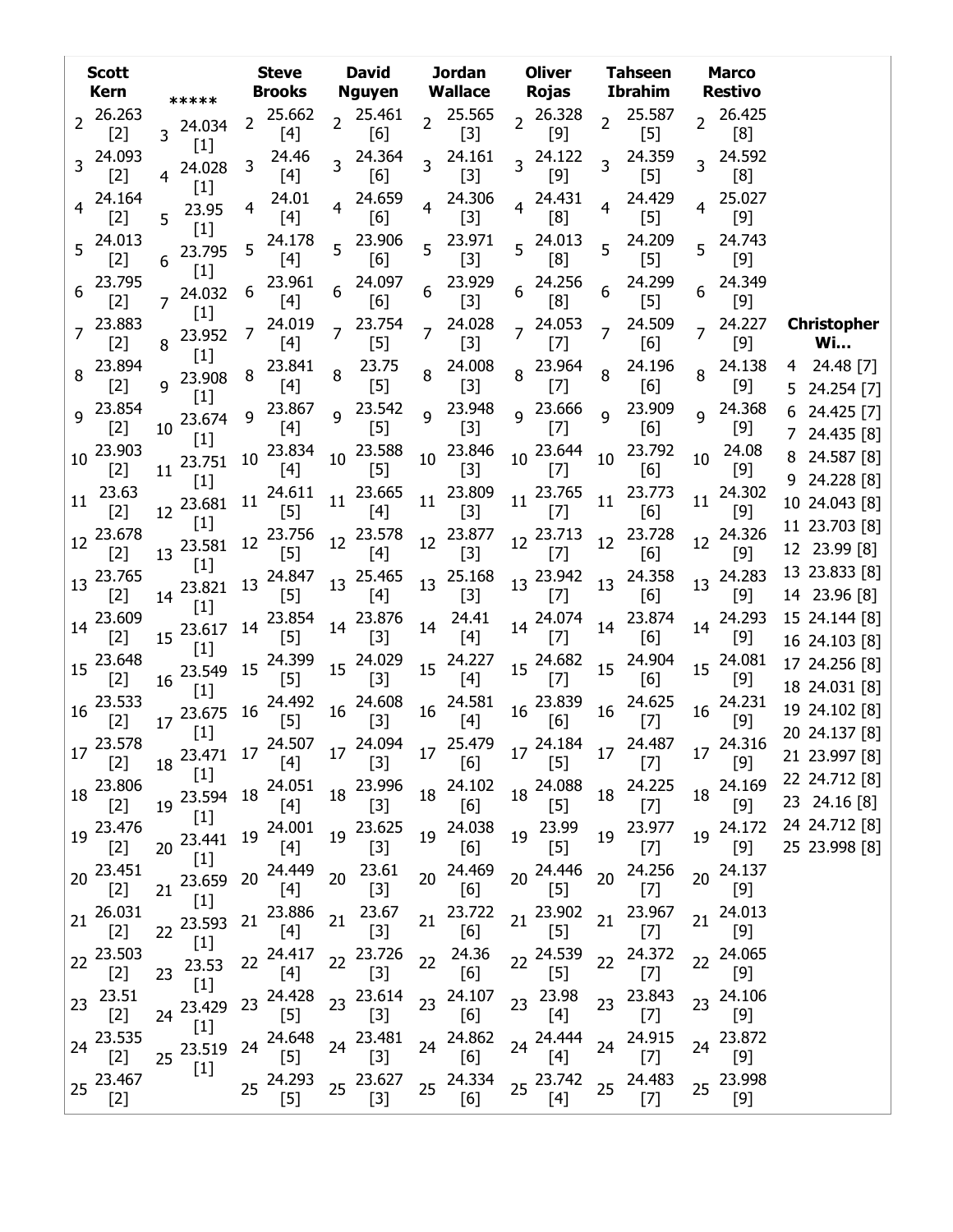|                | <b>Heat Results</b>                    |     |                                |                         |                  |             |                               |                     |      |
|----------------|----------------------------------------|-----|--------------------------------|-------------------------|------------------|-------------|-------------------------------|---------------------|------|
| leat Type:     | 18 Lap Main (Volta)                    |     |                                |                         |                  |             |                               |                     |      |
| <b>Win By:</b> | <b>Position</b>                        |     |                                |                         |                  |             |                               |                     |      |
| Date:          | 9/8/2012 1:10 PM                       |     |                                |                         |                  |             |                               |                     |      |
| <b>Winners</b> | <b>Michael Wu</b>                      |     |                                |                         |                  |             |                               |                     |      |
|                |                                        |     | Racer:<br>Michael Wu<br>23.615 |                         | # of Laps:<br>25 |             | Gap from Leader:              | Avg. Lap:<br>24.917 |      |
|                | <b>Heat Winner:</b>                    |     | 8383                           |                         | This Round       |             | 65                            |                     |      |
|                |                                        |     | Racer:<br>Mike Padgett         |                         |                  |             |                               |                     |      |
|                |                                        |     |                                |                         | # of Laps:       |             | <b>Gap from Leader:</b>       | Avg. Lap:           |      |
|                |                                        |     | 24.174                         |                         | 25               |             | 7357.000                      | 25.886              |      |
|                | <b>2nd Place:</b>                      |     | 2779                           |                         | This Round       |             | 49                            |                     |      |
|                |                                        |     | Racer:                         | <b>SK Jason Mulveny</b> |                  |             |                               |                     |      |
|                |                                        |     | 23.958                         |                         | # of Laps:<br>25 |             | Gap from Leader.<br>10369.000 | Avg. Lap:<br>25.246 |      |
|                | Place:                                 |     | <b>MAG</b><br>SCOPE<br>3852    |                         | This Round       |             | 42                            |                     |      |
| Position       | Racer                                  |     | Best Lap                       |                         | Gap from Leader  |             | # of Laps                     | Average RPM<br>Lap  |      |
| 4              | Kelly Widmann                          |     | 24.031                         |                         | 11289.000        |             | 25                            | 25.594 3565         |      |
| 5              | Ary Jogasurya                          |     | 24.457                         |                         | 13069.000        |             | 25                            | 25.995 2516         |      |
| 6              | Alexander Cumm                         |     | 24.647                         |                         | 18828.000        |             | 25                            | 25.99               | 3022 |
| 7              | John Labay                             |     | 24.356                         |                         | 19264.000        |             | 25                            | 26.133   1902       |      |
| 8              | Patrick Ferro                          |     | 24.486                         |                         | 1L               |             | 24                            | 26.131   1828       |      |
| 9              | <b>SK Robert Orr</b>                   |     | 24.811                         |                         | 1L               |             | 24                            | 26.059 2343         |      |
| <b>Michael</b> | Lap Thues by Racer<br><b>Alexander</b> | Ary | <b>SK</b>                      | <b>SK Jason</b>         | <b>John</b>      | <b>Mike</b> | <b>Patrick</b>                | <b>Kelly</b>        |      |

| michael                                         | Alexanger     | <b>Arv</b>                      | ж             | <b>SK Jason</b> | Jonn  | міке    | Patrick | <b>Kelly</b> |
|-------------------------------------------------|---------------|---------------------------------|---------------|-----------------|-------|---------|---------|--------------|
| Wu                                              | Cumm          | Jogasurya                       | <b>Robert</b> | <b>Mulveny</b>  | Labay | Padgett | Ferro   | Widmann      |
| $\begin{array}{ccccc} & 38.786 & & \end{array}$ | 46.411<br>[5] | 50.936<br>$\overline{r}$<br>[2] | Orr<br>35.574 |                 |       |         |         |              |